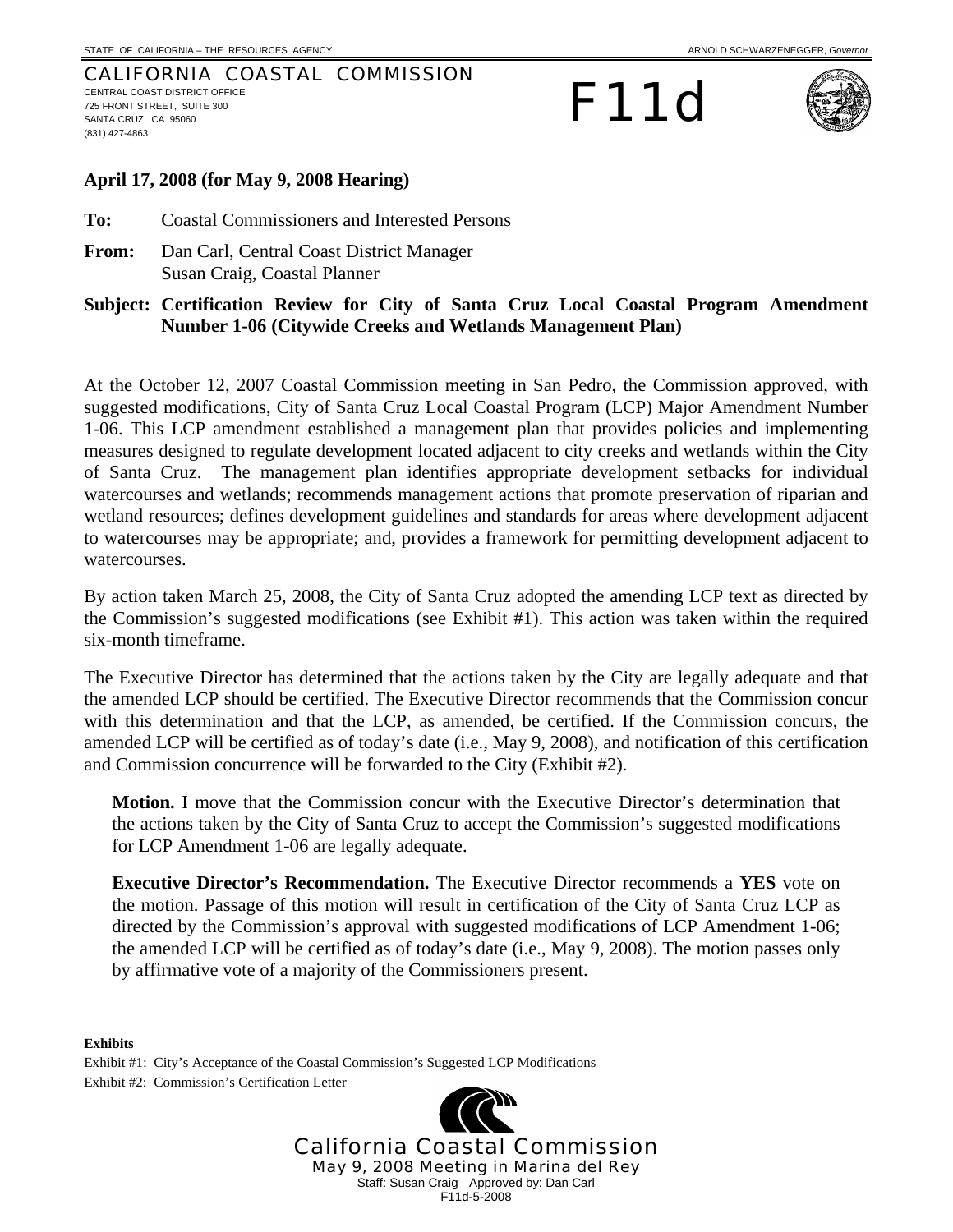#### RESOLUTION NO. NS-27,801

## RESOLUTION OF THE CITY OF SANTA CRUZ AUTHORIZING AND DIRECTING THE CITY MANAGER TO SUBMIT THE LOCAL COASTAL IMPLEMENTATION PLAN AMENDMENT TO THE CALIFORNIA COASTAL COMMISSION FOR FINAL CERTIFICATION

WHEREAS, on February 8, 2000 the City Council approved the scope of services for a City-wide Creeks and Wetlands Management Plan, which was partially funded under a grant from the California Coastal Commission; and

WHEREAS, over a six year period the City of Santa Cruz worked on the City-wide Creeks and Wetlands Management Plan; and

WHEREAS, on February 28, 2006 the City Council adopted the City-wide Creeks and Wetlands Management Plan and approved the amendments to the Zoning Ordinance Title 24 and to the Local Coastal Implementation Plan pertaining to codification of the City-wide Creeks and Wetlands Management Plan; and

WHEREAS, on June 8, 2006 the documents were submitted for a Local Coastal Implementation Plan amendment to the California Coastal Commission for certification; and

WHEREAS, on November 16, 2006 the Coastal Commission extended the initial three month time limit for action until November 24, 2007; and

WHEREAS, on October 12, 2007 the Coastal Commission approved the Local Coastal Implementation Plan amendment with suggested modifications; and

WHEREAS, for final certification to occur the City of Santa Cruz, by action of the City Council, must accept and agree to the modifications and the Coastal Commission's action expires on April 12, 2008; and

WHEREAS, the Planning Commission conducted a public hearing on February 7, 2008 to consider the suggested modifications to Title 24 and the City-wide Creeks and Wetlands Management Plan and recommended approval to the City Council; and

WHEREAS, the City Council conducted public hearings on March 11, 2008 and March 25, 2008 to consider the suggested modifications approval of the City-wide Creeks and Wetlands Management Plan and the related amendments; and

WHEREAS, the City Council acknowledged receipt of the Coastal Commission action on the City of Santa Cruz Local Coastal Program Amendment No. 1-06 (Citywide Creeks and Wetlands Management Plan); and

WHEREAS, the City Council acknowledged the previously approved Negative Declaration per the provisions of the California Environmental Ouality Act: and

WHEREAS, the City Council approved the revisions to City-wide Creeks and Wetlands Management Plan; and portions of Title 24 and the Local Coastal Implementation Plan relating to the codification of the City-wide Creeks and Wetlands Management Plan implementing the

**CCC Exhibit \_**  $\frac{1}{2}$  of  $\frac{4}{2}$  pages)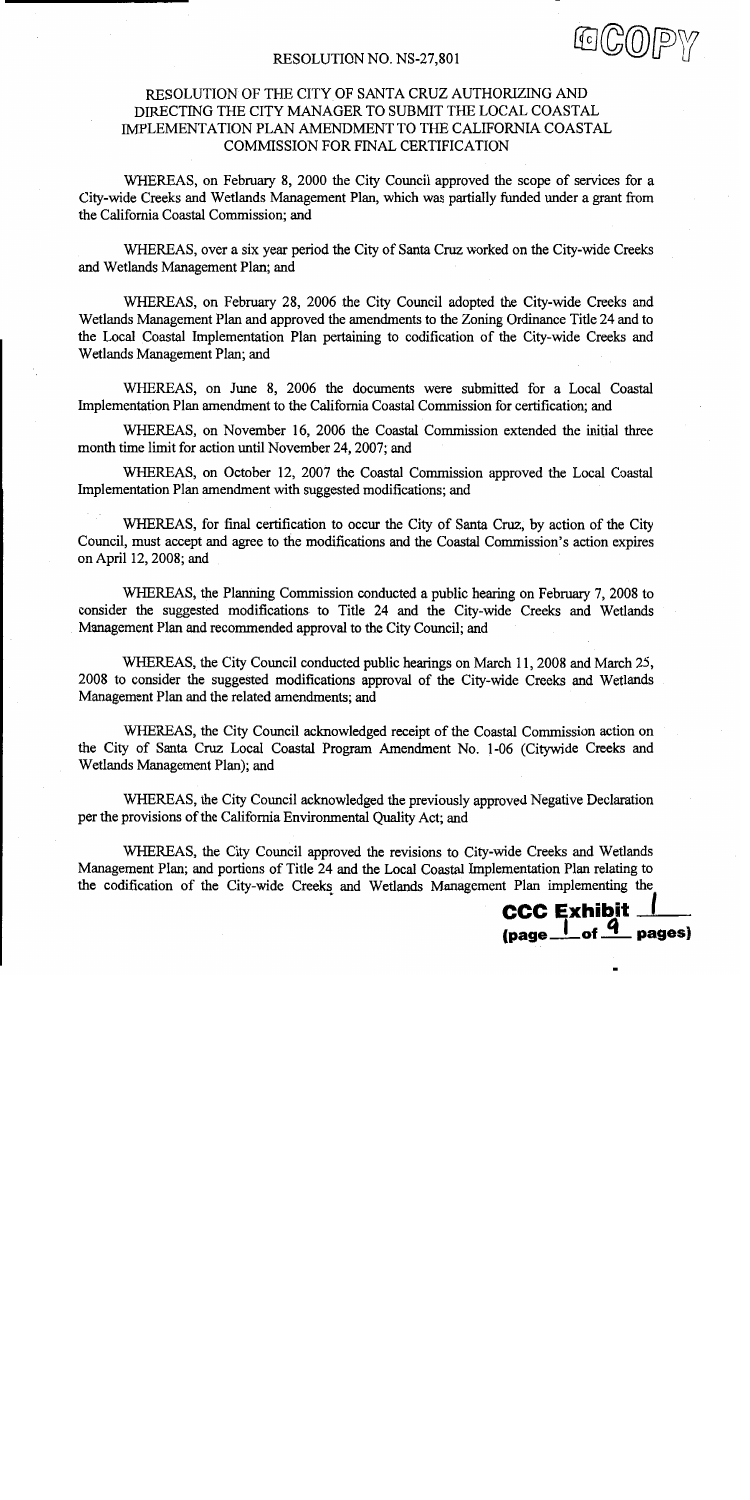## RESOLUTION NO. NS-27,801

suggested modifications of the California Coastal Commission and agrees to issue coastal development permits subject to the approved amendments.

NOW, THEREFORE, BE IT RESOLVED that the City Council of the City of Santa Cruz hereby authorizes and directs the City Manager to submit the amendments to City-wide Creeks and Wetlands Management Plan and Title 24 (Zoning Ordinance) to the California Coastal Commission for final certification per the direction in the October 15, 2007 approval letter.

BE IT FURTHER RESOLVED, that amendments to the Local Coastal Implementation Plan will become effective upon final certification by the California Coastal Commission.

PASSED AND ADOPTED this 25th day of March 2008, by the following vote:

AYES:

Councilmembers Robinson, Porter, Reilly, Rotkin, Madrigal, Vice Mayor Mathews; Mayor Coonerty.

NOES: None.

**ABSENT:** None.

DISOUALIFIED: None.

**APPROVED** 

**ATTE** Clerk

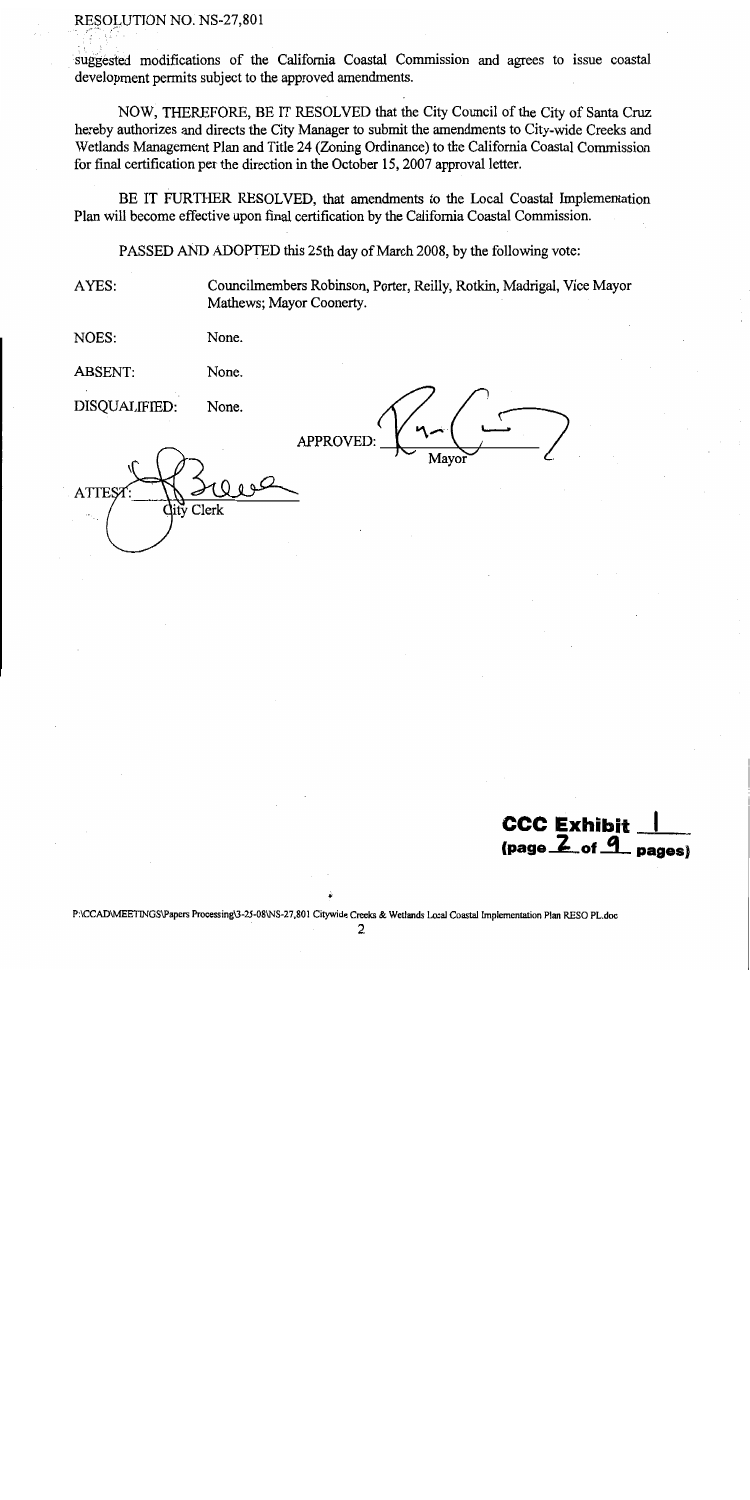### **COASTAL COMMISSION MODIFICATIONS**

Note: The suggested modifications are shown by deleting existing text with strikethrough and adding text with underline.

- $1<sub>1</sub>$ Re-label the northwestern finger of Moore Creek reach #5 (Map K06) as reach #2 and apply a 100-foot wide riparian corridor width and a 50-foot development setback for this reach of creek.
- $2.$ Apply a 30-foot riparian corridor width and a 50-foot development setback from the edge of the riparian corridor for reach 3 of Arroyo Seco Creek. Update Table 4-1 (page 4-4), map L03, and the text of Section 3.3 of the Management Plan regarding recommended setbacks for this creek reach as appropriate to acknowledge the 30-foot riparian corridor width and the 50foot development setback requirement.
- $3.$ Modify the first paragraph of Table ES-3 (page ES-13) and Table 4-2 (page 4-9) of the Management Plan regarding allowable uses and activities with a watercourse development permit as follows:

Watercourse and wetland restoration, removal of invasive and/or exotic vegetation where appropriate, minor removal of mature eucalyptus trees in known Monarch butterfly habitat areas subject to biological review and consistency with the Monarch butterfly resource protection policies of the LCP, removal of non-hazardous trees (i.e. invasive species and/or for habitat or fire management), in accordance with the City's Heritage Tree Ordinance and a plan prepared by a qualified professional, and removal of impervious surfaces in the riparian corridor.

 $\boldsymbol{4}$ . Modify Table ES-4 (page ES-14) and Table 4-4 (page 4-12) (Summary of Watercourse Development Standards and Guidelines) of the Management Plan as follows:

> Use of Permeable Paving: 2. Construct pedestrian walkways or patios with loose aggregate, wooden deeks or well-spaced paving stones within the development setback area.

> Habitat Enhancement. 10. Avoid Prohibit mowing or removal of riparian vegetation. 11. For Category A watercourses (riparian corridor), require the following: plant a variety of native plants; avoid prohibit clearing of riparian understory, unless necessary to remove nonnative plant species or to complete a restoration plan; remove and control spread of nonnative species; and avoid prohibit the planting of nonnative species.

> Habitat Enhancement. Recommended. For Category B watercourses strongly encourage to the maximum extent feasible the following in the development setback area: plant a variety of native plants, avoid prohibit clearing of riparian understory; remove and control spread of nonnative

CCC Exhibit  $\frac{1}{\text{(page 2 of } \frac{1}{1} \text{ pages)}}$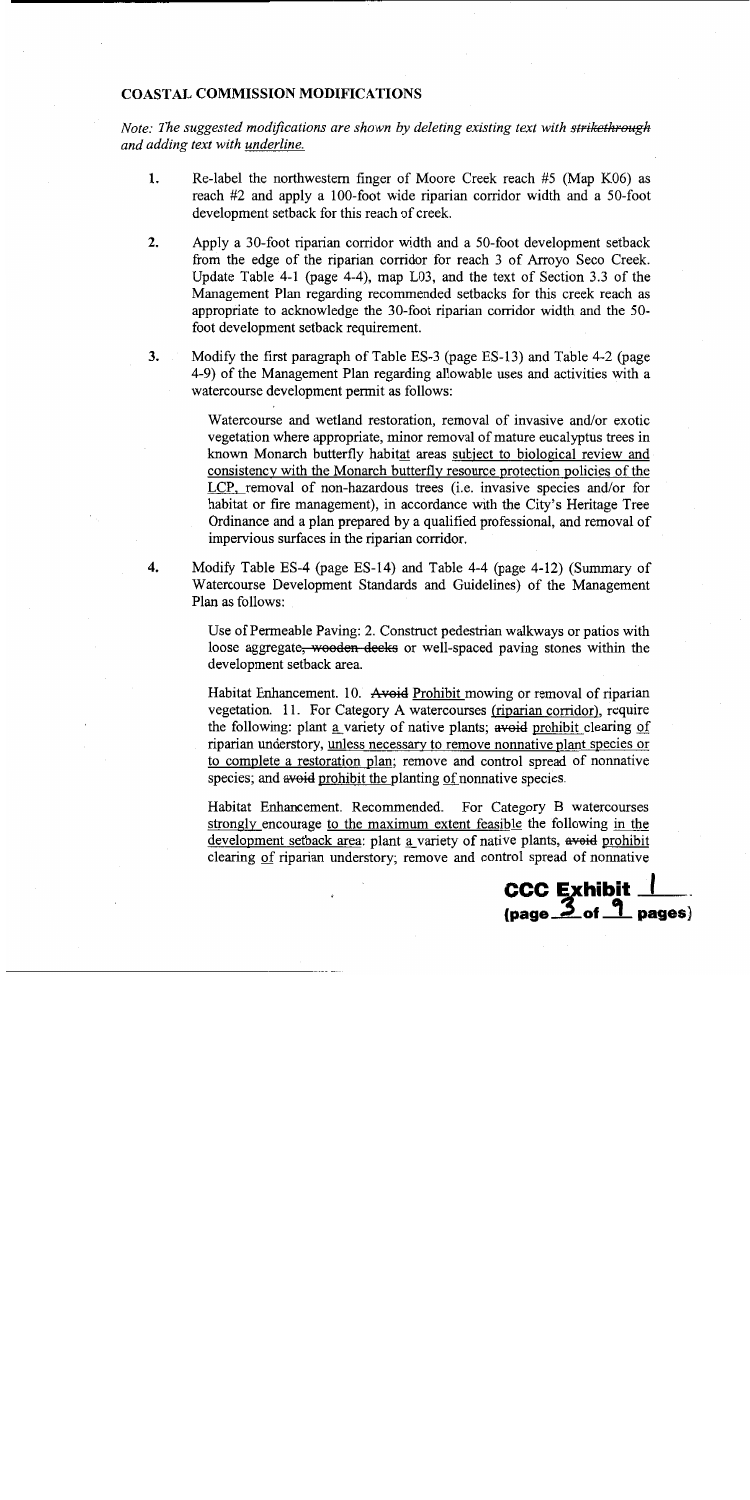species, and avoid planting of nonnative species.

Modify Table ES-2 (page ES-12) and Table 4-2 (page 4-9) of the 5. Management Plan (Projects Exempt from Watercourse Development Permits) regarding coastal permit exemptions and "Landscaping and Vegetation Removal" as follows:

> PROJECTS EXEMPT FROM WATERCOURSE DEVELOPMENT PERMITS (in the Coastal Zone, the following list of projects are exempt only if the criteria of Zoning Ordinance Section 24.08.230.1 regarding coastal permit exemptions are met).

> Mowing and grazing on public lands (outside of the riparian corridor within the Coastal Zone), consistent with an adopted Parks or Fire Management Plan.

6. Modify the following sentences on pages ES-5  $&$  4-2 regarding Category B watercourses (the remainder of the paragraph is unchanged):

> ... The goals of this category include improving habitat by voluntary removal of invasive, nonnative plant species and improving water quality and flow with implementation of proper erosion control and best management practices, and planting of appropriate species.

7. Modify the last sentence of Section 4.4.3 (page 4-8) and the first sentence in the second paragraph of Section 4.5.5 (page 4-17) of the Management Plan as follows (the remainder of these sections are unchanged):

> Voluntary improvement and restoration of watercourses, especially Category "B," is strongly encouraged to the maximum extent feasible. Voluntary improvement of and possibly "C" watercourses, are is encouraged...

8. Modify the first sentence of Standard 10 (page 4-17) of the Management Plan as follows:

> Avoid Mowing, clearing or stripping of native riparian vegetation is prohibited, unless necessary to remove nonnative plant species or to complete a restoration plan. Thinning of native riparian vegetation may be allowed on a limited basis upon review and approval of plans by the City's Planning Director and the Fire Department.

- 9. Modify the following sentences regarding required measures for Category A watercourses in Standard 11 (page 4-17) of the Management Plan as follows:
	- Avoid Prohibit the clearing of native understory vegetation to create open areas.
	- Avoid Prohibit the planting of nonnative plants in the riparian corridor.

**CCC Exhibit.** 

 $(page \nightharpoonup of 9) page 5$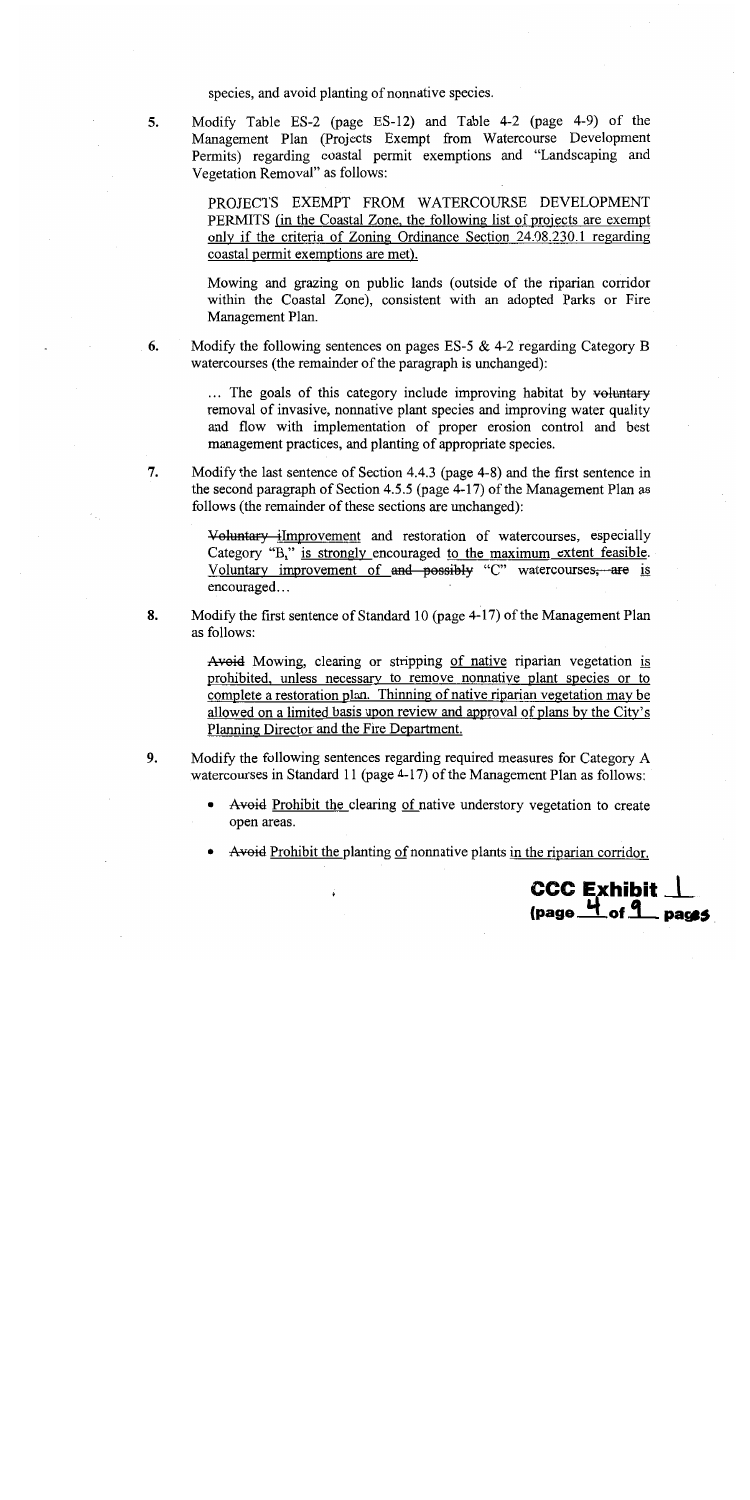10. Modify the following sentence in the Guidelines for Category B watercourses (page 4-18) of the Management Plan as follows:

> The following measures are strongly encouraged to be implemented to the maximum extent feasible for Category B watercourses to enhance the riparian habitat of watercourses and wetland areas:

11. Modify the "Definition of Wetlands under the California Coastal Commission" on page A-2 of Appendix A of the Management Plan as follows:

The Coastal Commission, through adoption of the Coastal Act, regulates activities within wetlands that occur within the Coastal Zone. Section 13577 of the Coastal Commission's Regulations defines wetlands as land where the water table is at, near, or above the land surface long enough to promote the formation of hydric soils or to support the growth of hydrophytes, and also includes those types of wetlands where vegetation is lacking and soil is poorly developed or absent as a result of frequent and drastic fluctuations of surface water levels, wave action, water flow, turbidity or high concentrations of salts or other substances in the substrate. The Coastal Commission's definition and interpretation of wetlands differs from the federal definition used by the U.S. Army Corps of Engineers, the U.S. Environmental Protection Agency and the Natural Resources Conservation Service. Under normal circumstances, the federal-definition used by those agencies requires all three wetland identification parameters (hydrology, hydrophytic vegetation, and hydric soils) to be met, whereas the Coastal Commission's definition, (using the Cowardin [1979] definition) which is similar to U.S. Fish and Wildlife Service's definition, requires the presence of at least one of these those parameters. The Coastal Commission's definition distinguishes wetlands from uplands by the presence of the following attributes: requires that wetlands must have one or more of the following three attributes:

(1) at least periodically, the land supports predominantly hydrophytic cover hydrophytes (at least 50 percent of the aerial vegetative cover);

 $(2)$  the substrate soil is predominantly undrained hydric soil; and

(3) the substrate is non-soil and is saturated with water or covered by shallow water at some time during the growing season (Cowardin et al., 1979). In the case of wetlands without vegetation or soils, the land is flooded or saturated at some time during years of normal precipitation

12.

Modify the first sentence of Appendix B (page B-1) of the Management Plan as follows:

A wetland delineation should be conducted as per ACOE criteria and/or in the Coastal Zone per Coastal Commission criteria.

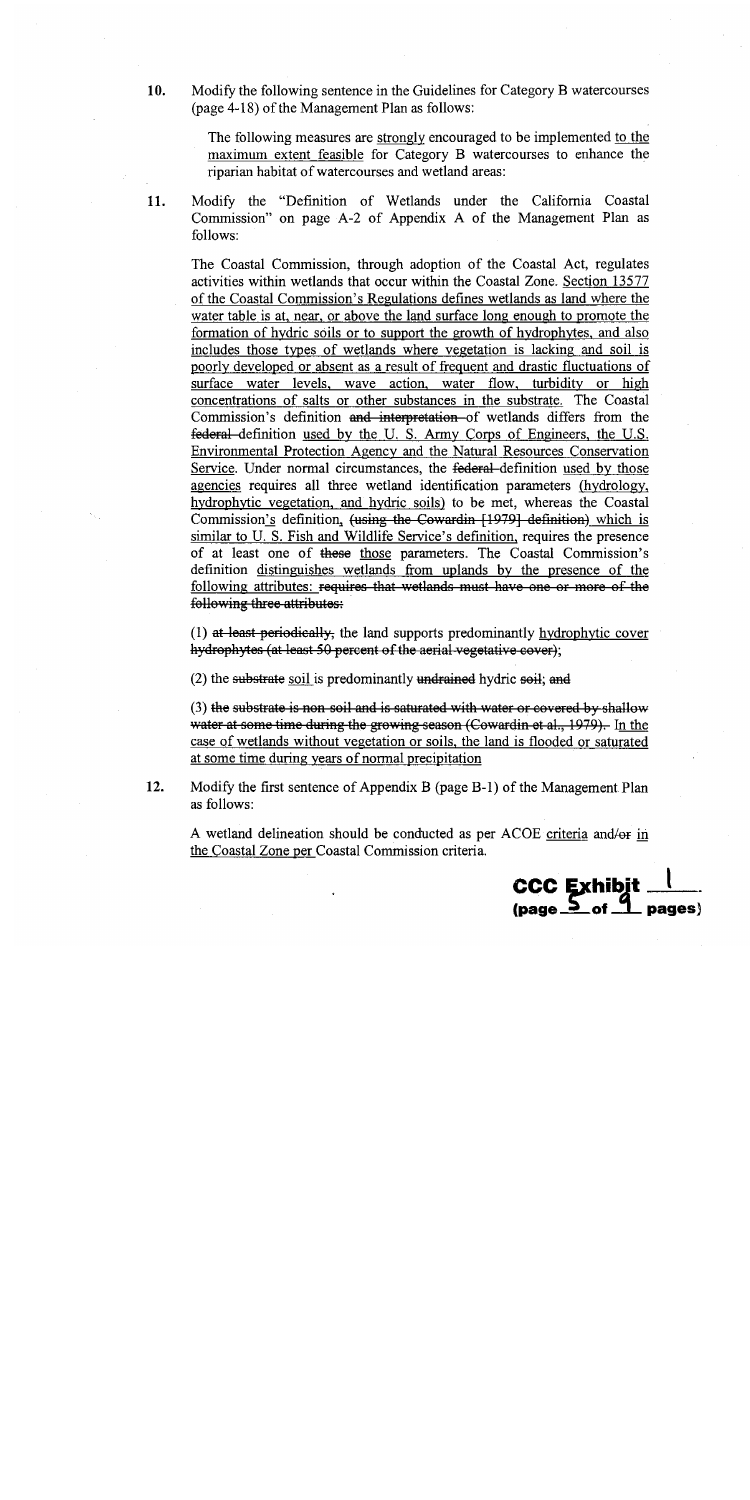Modify the paragraph of the Management Plan entitled "Presence of 13. Invasive, Nonnative Vegetation" (page 2-4) as follows:

> Invasive, nonnative plant species were documented for each reach. Table 4-6 and Appendix C presents a more detailed discussion and a more complete listing of potentially problematic species that may invade central coast riparian areas. of these species and their occurrence within the City watercourses and wetlands. These Currently, the most problematic of these species are: *flist of plants remains unchanged*.

14. Add the following species to the invasive nonnative vegetation lists located in Table 4-6 (page 4-16) and Table C-3 (page  $C$ -6) of the Management Plan as follows:

> Trees: Myoporum laetum (myoporum); crataegus monogyna (English hawthorn); *Ficus carica* (edible fig); *Prunus cerasifera* (cherry plum, wild plum); Robinia pseudoacacia (black locust).

> Shrubs: Tamarix parviflora (smallflower tamarisk); Tamarix ramosissima (saltcedar, tamarisk)

> Other Perennials, Biennials, and Annuals: Arundo donax (giant reed); Acroptilon repens (Russian knapweed); Agrostis avenacea (Pacific bentgrass); Agrostis stolonifera (creeping bentgrass); Asparagus asparagoides (bridal creeper); Brassica rapa (birdsrape mustard, field mustard); Cardaria draba (hoary cress); Centaurea maculosa  $/=C$ . bibersteinii) (spotted knapweed); Centaurea solstitialis (yellow starthistle); Cirsium arvense (Canada thistle); Cirsium vulgare (bull thistle); Conium maculatum (poison hemlock); Cotula coronopifolia (brass buttons); Dipsacus fullonum (common teasel); Dipsacus sativus (fuller's teasel); Dittrichia graveolens (stinkwort); Holcus lanatus (common velvetgrass); Iris pseudacorus (yellowflag iris); Lepidium *latifolium*(perennial pepperweed, tall whitetop); *Lobularia maritima* (sweet alyssum); Ludwigia peploides ssp. Montevidensis (creeping waterprimrose); Ludwigia hexapetala  $(= L. \; uruguayensis)$  (Uruguay waterprimrose); Lythrum hyssopifolium (hyssop loosestrife); Marrubium *vulgare* (white horehound); Mentha pulegium (pennyroyal); Myosotis *latifolia* (common forget-me-not); *Myriophyllum* aquaticum (parrotfeather); Myriophyllum spicatum (Eurasian watermilfoil); Onopordum acanthium (Scotch thistle); Picris echioides (bristly oxtongue); Piptatherum miliaceum (smilograss); Poa pratensis (Kentucky bluegrass); Polygonum cuspidatum (=Fallopia japonica) (Japanese knotweed); Polygonum sachalinense (Sakhalin knotweed); Polypogon monspeliensis and subspp. (rabbitfoot, polypogon, rabbitgoot grass); Potamogeton crispus (curlyleaf pondweed); Ranunculus repens (creeping buttercup); Ricinus communis (castorbean); Rumex acetosella (red sorrel,

> > **CCC Exhibit**

 $\frac{\log \phi}{\log \phi}$  of  $\frac{q}{q}$  pages)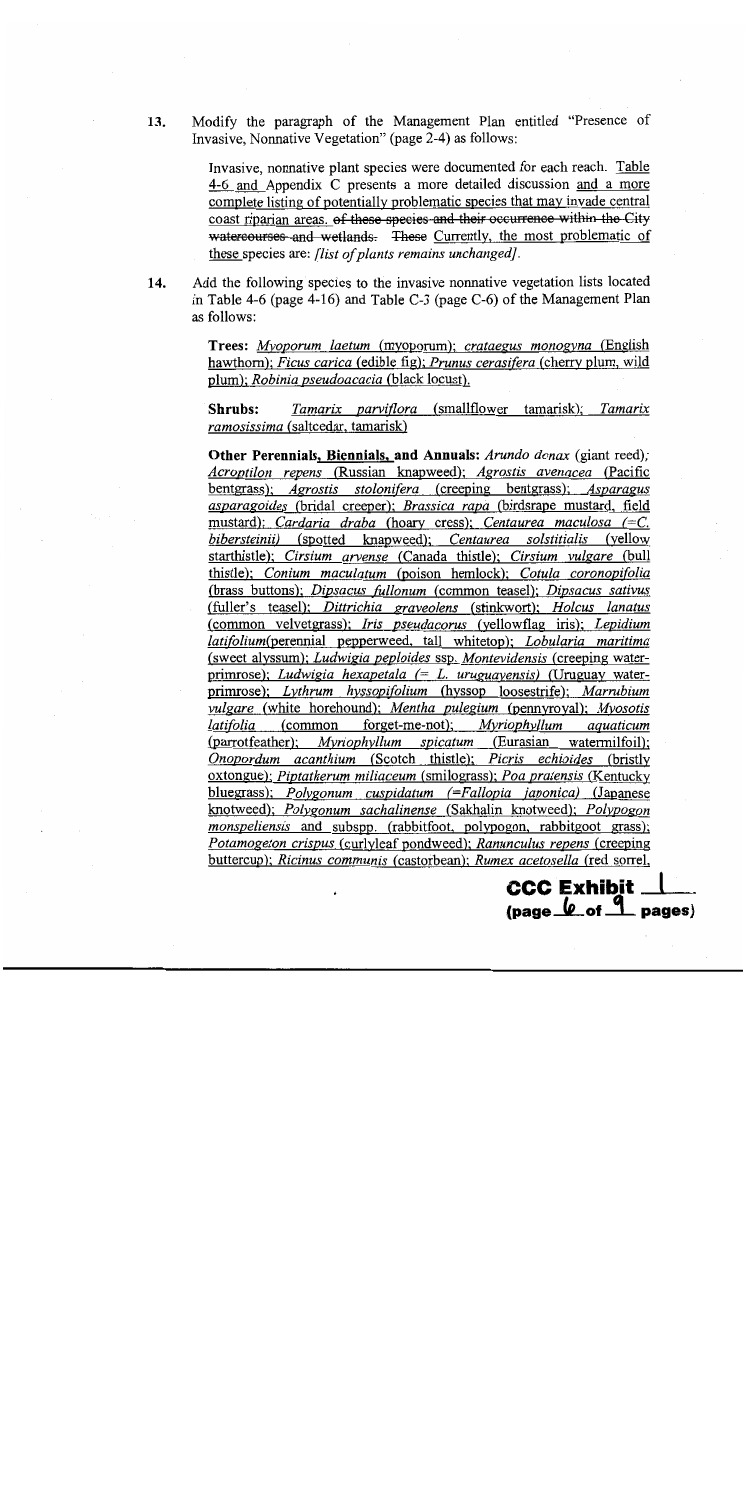sheep sorrel); Rumex crispus (curly dock); Salvinia molesta (giant salvinia); Saponaria officinalis (bouncingbet); Schinus molle (Peruvian peppertree); Senecio jacobaea (tansy ragwort); Silybum marianum (blessed milkthistle); Torilis arvensis (hedgeparsley); Zantesdeschia *aethiopica* (calla lily).

\*\*\* This list shall be updated based on the California Invasive Plant *Council* list concurrent with periodic review of the plan by the Planning Commission.

Modify the species name of the native plant commonly known as "mugwort" 15. in Table 4-5 (page 4-15) and Table  $C-1$  (pages  $C-2$  to  $C-3$ ) of the Management Plan as follows:

#### Artemisia californica douglasiana

Delete proposed Section 24.08.230(14) of the zoning ordinance regarding 16. exemptions as follows:

Watercourse Development Permits. Development that requires issuance of a watercourse development permit as set forth in Part 21.

17. Delete proposed Section 24.08.230.2(8d) of the zoning ordinance regarding exclusions as follows:

Watercourse Development Permits. Development that requires the issuance of a watercourse development permit as set forth in Part 21.

Modify the introductory paragraph of section 24.08.2140 of the zoning 18. ordinance regarding exemptions to watercourse development permit requirements as follows:

Certain types of projects that clearly would not impact riparian resources and support the goals of the Citywide Creeks and Wetlands Management Plan are exempted from the Watercourse Development Permit Requirements (in the coastal zone, the following list of projects are exempt only if the criteria of Section 24.08.230.1 regarding coastal permit exemptions are met). Such projects should incorporate applicable Best Management Practices in the project design. In situations where it is unclear whether the project is eligible for an exemption under this section, the determination would be made by the Zoning Administrator in accordance with the goals of the Citywide Creeks and Wetlands Management Plan. The following permits are eligible for an exemption:...

Add new zoning ordinance section 24.08.2110(2)(1) definition of "Wetland" 19. (Coastal Zone)) as follows:

"Wetland" (Coastal Zone). An area that is a) identified as a known wetland or area of ponding that needs further site specific review as described in the

**CCC Exhibit \_** 

 $\frac{1}{2}$  of  $\frac{9}{2}$  pages)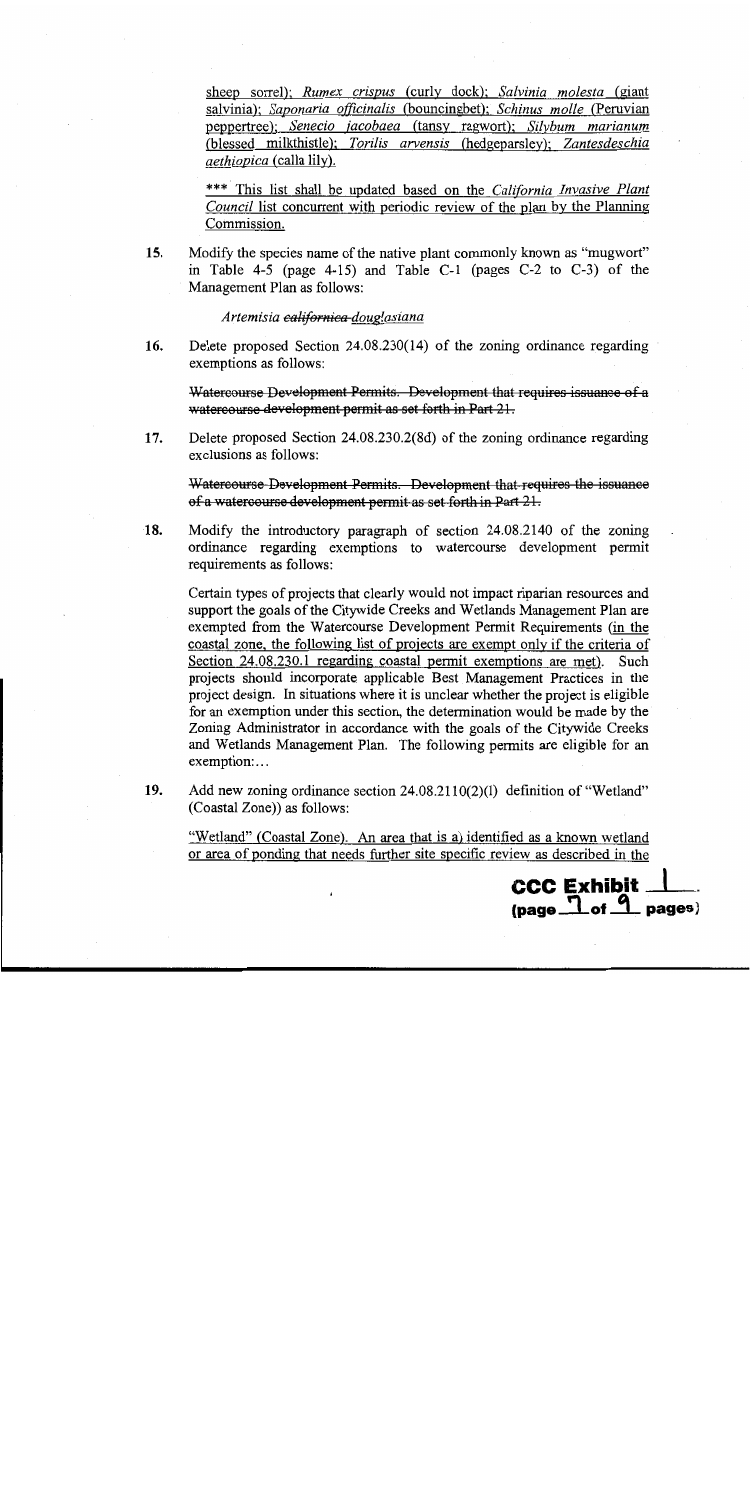Citywide Creeks and Wetlands Management Plan or b) identified as part of a review process as having at least one of the following three attributes:  $(1)$ land that supports predominantly hydrophytic cover; (2) soil that is is predominantly hydric; (3) or in the case of wetlands without vegetation or soils, land that is flooded or saturated at some time during years of normal precipitation.

20. Modify Section 24.08.2140  $(3)(f)$  regarding exemptions as follows:

f. Mowing and grazing on public lands (outside of the riparian corridor in the Coastal Zone), consistent with an adopted Parks or Fire Management Plan.

21. Modify Section 24.08.2180(5)(a) regarding habitat enhancement, as follows:

a. Whenever possible, avoid Prohibit mowing, clearing, or stripping of riparian vegetation.

 $22.$ Modify Section  $24.08.2180(5)(b)(ii)$  regarding habitat enhancement along Category "A" watercourses, as follows:

b. The following measures are required for Category A watercourses: ii. Avoid Prohibit clearing of dense native understory vegetation to create open areas, except as otherwise permitted pursuant to Zoning Ordinance Sections  $24.08.2110(2)$ (h) and  $24.08.2110(2)$ (i).

23. Modify Section 24.08.2240 regarding findings required for variances to watercourse development permits, as follows:

In approving a watercourse variance, it shall be determined by the hearing body that:

1. There are exceptional or extraordinary circumstances or conditions applicable to the subject watercourse site that do not generally apply to other watercourse parcels.

2. Granting the variance is necessary for the preservation and enjoyment of a substantial property right of the applicant and to prevent unreasonable property loss or unnecessary hardship.

3. In granting a variance to allow a reduction in the minimum setbacks provided in the Citywide Creeks and Wetlands Management Plan, the setbacks have only been reduced to the point at which a principal permitted use (modified as much as is practical from a design standpoint) can be accommodated.

 $4.3.$ Granting the variance would not be detrimental or injurious to property or improvements in the vicinity of the subject site or to the health. safety and welfare of the watercourse directly affected by this application.

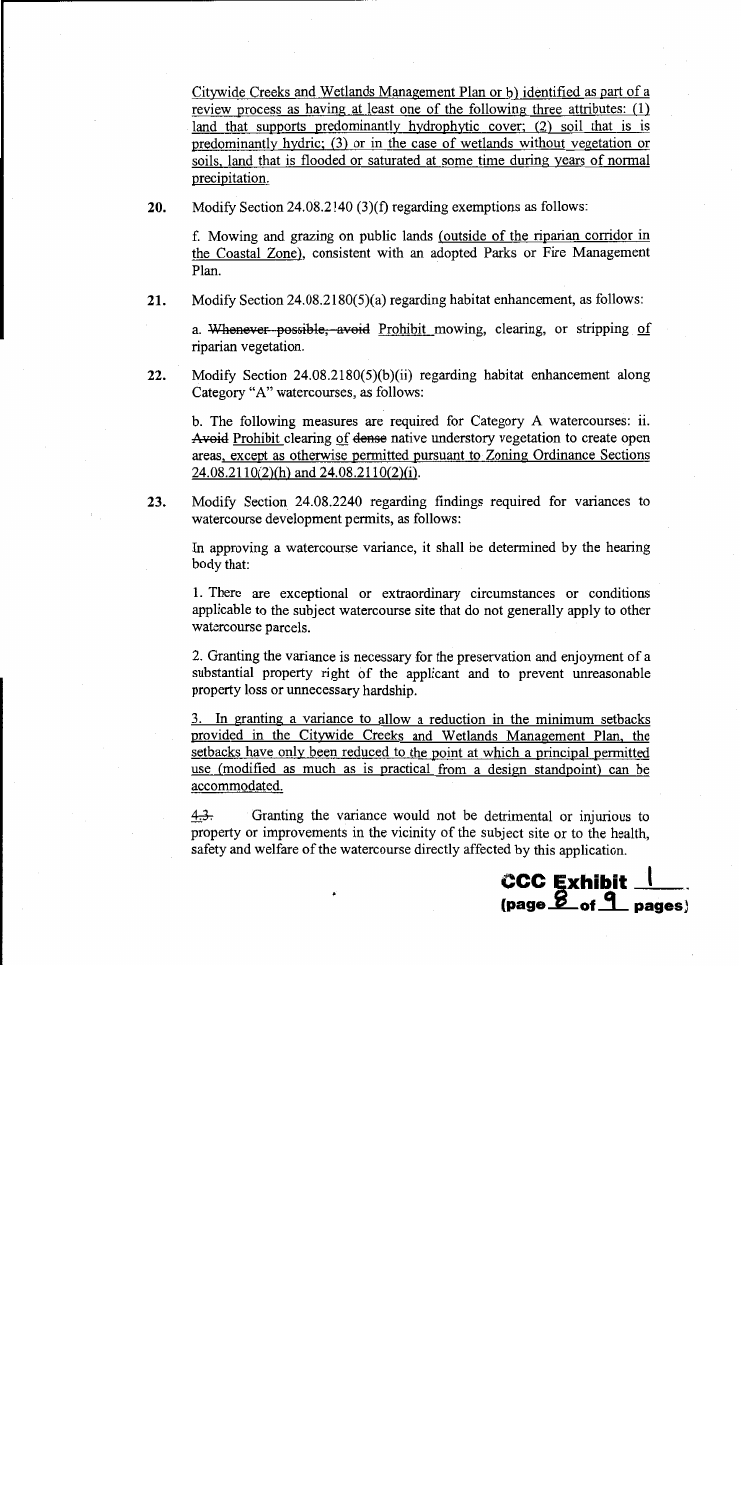$5.4.$ Granting the variance is in conformance with all other goals, policies and objectives of City-wide Creeks and Wetlands Management Plan.

24.

Modify Section  $24.12.160(1)(g)$  to correct a typographical error, as follows:

g. Fences within Watercourse Setback Areas. Fencing within a designated riparian corridor or development setback area of a watercourse shall be consistent with requirements of the Watercourse Development Permit Section 24.0814.2100.

CCC Exhibit 1